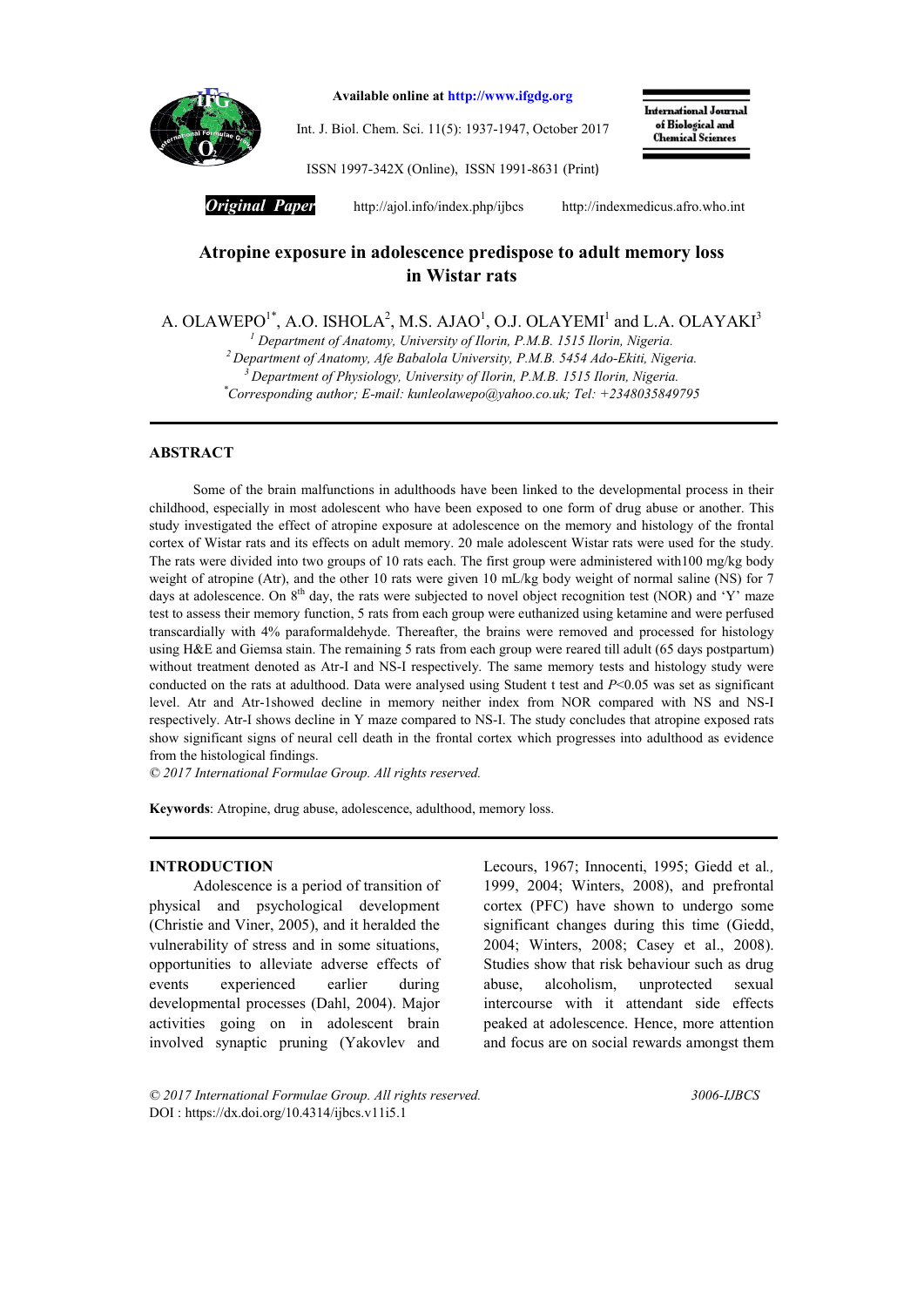than the adults (Albert and Steinberg, 2011). Immaturity of the Prefrontal cortex (PFC) have also been linked with the risk seeking behaviour of adolescent (White, 2001; Chambers and Potenza, 2003; Giedd, 2004; Winters, 2008). It has also been established that PFC deal with logical reasoning and executive function especially in humans (Johnson et al*.,* 2002).

Drug abuse among adolescent is becoming a major health problem in our environment and across the globe (Dahl, 2004; Nestler and Malenka, 2004; Winters, 2008), and this have also been attributed to progression of neurodegenerative disorders during adulthood (Nestler and Malenka, 2004). Many drugs have been used for recreation purposes among adolescent and this includes the likes of atropine (anticholinergic agent) which is commonly found in some plants like *Datura metel* (Griffin and Lin, 2000). Atropine, an extract from *Soma* plant has been shown to impair learning ability and neurogenesis (Joosen et al*.,* 2009). *Datura metel* which contains tropane alkaloids induces hallucinations and metabolic disorder in rats (Abubakar et al*.,* 2010; Damilare et al*.,*  2010; Richard et al*.,* 2011; Tijani et al*.,* 2012), and have also been implicated in the disorders of hippocampal development in rats (Ishola and Adeniyi, 2013). The present study was aimed at investigating the effects of atropine exposure during adolescent on memory and its long term effects in adulthood.

# MATERIALS AND METHODS Animal care

The animals were handled carefully during the treatment using approved protocols by the Institutional Animal Care and Ethics Committee. Twenty (20) healthy male pups were obtained from the animal holding, Department of Anatomy, Faculty of Basic Medical Sciences, College of Health Sciences, University of Ilorin, Nigeria. The pups were bred till adolescent (34 days' post-parturition) before the commencement of the experiment. All the rats (pups) were housed in a standard cage, food and water was given *ad libitum*,

and the room temperature was maintained within 22-25 °C. Animal handling was in line with the ethical guidelines of the Department of Anatomy and University.

### Drug preparation

Atropine (in form of eye drop) was bought from Momrota pharmacy on prescription and was used throughout the duration of the experiment.

### Experimental protocol

 $n = 10$  rats were treated with atropine and denoted as Atr group. This was administered intra-peritoneally at a concentration of 100 mg/kg for 7 days. A separate group of  $n = 10$  male rats were fed on normal rat chow and treated with normal saline for 7 days denoted as NS group (Control). The remaining  $n = 5$  animals after initial sacrifice, each in the Atr and NS treatment groups were labelled Atr-I and NS-I representing the animals that were reared till adult after treatment. The Atr-I (*n =* 5) and NS-I  $(n = 5)$  categories were allowed to stay and feed freely till adulthood (64 days postpartum) with no further treatment administered.

#### Behavioural studies

At the end of the treatment (Atr and NS) and withdrawal phase (Atr-I and NS-I), behavioural studies were conducted using novel object recognition test (NOR) and 'Y' maze test.

#### Novel Object Recognition (NOR) Test

The rats were subjected to novel object recognition test. A 75 cm x 50 cm x 30 cm transparent box was used. The rats were allowed to acclimatize to the box and the test room 3 days before the test. On the test day the rats were exposed to two identical objects to acclimatize with them for three minutes which is termed as trial  $1$  (T1). The rats were then put inside a cage with food and water. One hour later, that is inter-trial interval (ITI), the rats were put back inside the box with one of the object replaced by a novel one for three minutes. The time used in rearing on the old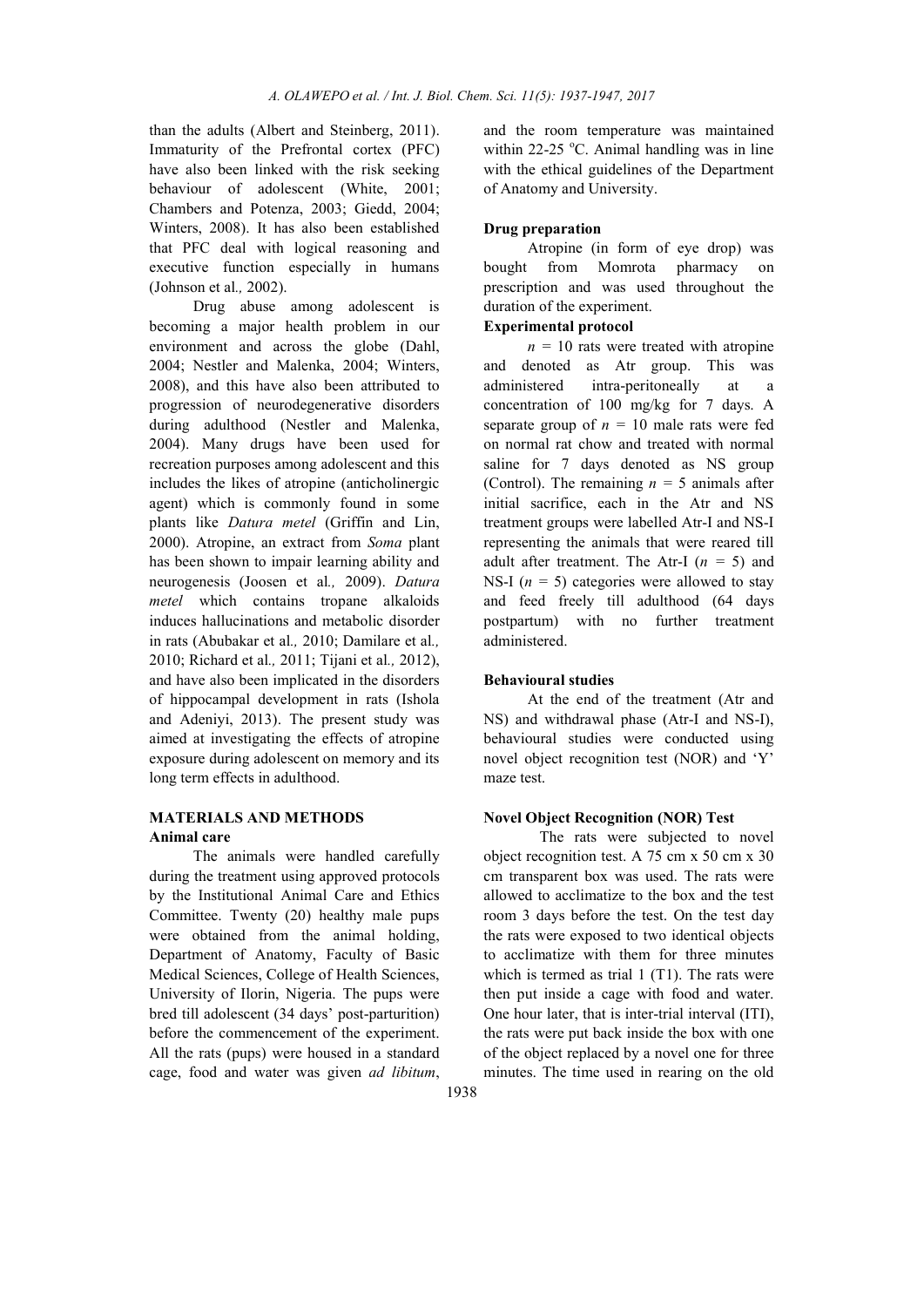(old time) and new object (new time) were taken and recorded. Animal rearing was measured when the nose of the animal is less than 2 cm from the object while sitting on the object is not considered. The memory index was calculated using the expression:

Memory index  $(\%)$  = Time spent on new object  $\frac{1}{100}$  inte spent on hew object<br>Total time spent on rearing both old and new object 100 (Li*et al.,* 2013)

# Y-maze test

This is done to check the spatial working memory of the rats. A "Y" maze of 75 cm x 25 cm x 15 cm was constructed. The rats were placed facing the edge and were left to make their own decisions of the arms to follow. The durations for the test was ten minutes. The percentage alternation was measured and recorded. Visiting the three arm consecutively was termed right decision (right) and visiting one arm twice in three alternations was termed wrong decision (wrong). Percentage alternation was calculated for the rats using the expression: % alternation =  $\frac{N_{\text{O}}}{N_{\text{O}}}$  of total arm entry-2  $\times$  100

The place was cleaned with ethanol soaked cotton wool before placing the next animal.

### Animal sacrifice

At the end of behavioural studies for Atr, NS, Atr-I and NS-I animals, animals were euthanized using ketamine. The animals were perfused transcardially with normal saline to flush out systemic blood, followed by 4% paraformaldehyde to fix the whole animal. The cranium was dissected to harvest the whole brain which was fixed in  $4\%$ paraformaldehyde. After 24 h, the brain was sectioned in the corona plane at 2.3 mm anterior to the bregma to expose the frontal cortex. The tissue was processed to obtain paraffin wax embedded sections; stained routinely in haematoxylin and eosin and Giemsa stain. The images were acquired using Olympus BX 51 with Optronics Camera-Magna Fire.

#### Statistical analysis

Data were analysed using Student T test using GraphPad prism V.5.0 software. The level of significant was put at 95% (i.e. *P*<0.05). The qualitative data were shown using representative photomicrographs taken with the aid of Olympus BX 51 with Optronics Camera-MagnaFire.

# **RESULTS**

# Atropine induces non-spatial memory deficit at adolescence and adult

Atropine exposed adolescent animals showed no significant different in time spent on old and new object. Adolescent control animals (NS) showed significant increase in the time spent on new object against old object indicating memory retention (Figure 1A). Atropine exposed adolescent rats showed decline in memory index compared with the control (*P*<0.05) (Figure 1B).Similar results were obtained from the animals that were treated at adolescent and reared till adult. The Atr-I animals show no memory retention as there is no significant different in the time spent on old and new object while NS-I showed significant different (Figure 3A). Atr-I animals still show decline in memory index as compared to NS-I animals (Figure 3B).

# Atropine induces spatial memory deficit at adult but not adolescence

Adolescent exposed rats and adolescent control both shows significant increase  $(P<0.05)$  in the right decisions  $(R)$ than the wrong decision (W). That is, there was retention of spatial memory in both the experimental and control group (Figure 2A). There was no significant difference in the percentage alternation of both groups (Figure 2B). There was significant difference  $(P<0.05)$  in the number of right  $(R)$  and wrong (W) decisions of Atr-I and NS-I which means retention of spatial memory (Figure 4A). However, there was significant decrease (*P*<0.05) of percentage alternation of Atr-I animals compared to NS-I animals (Figure 4B).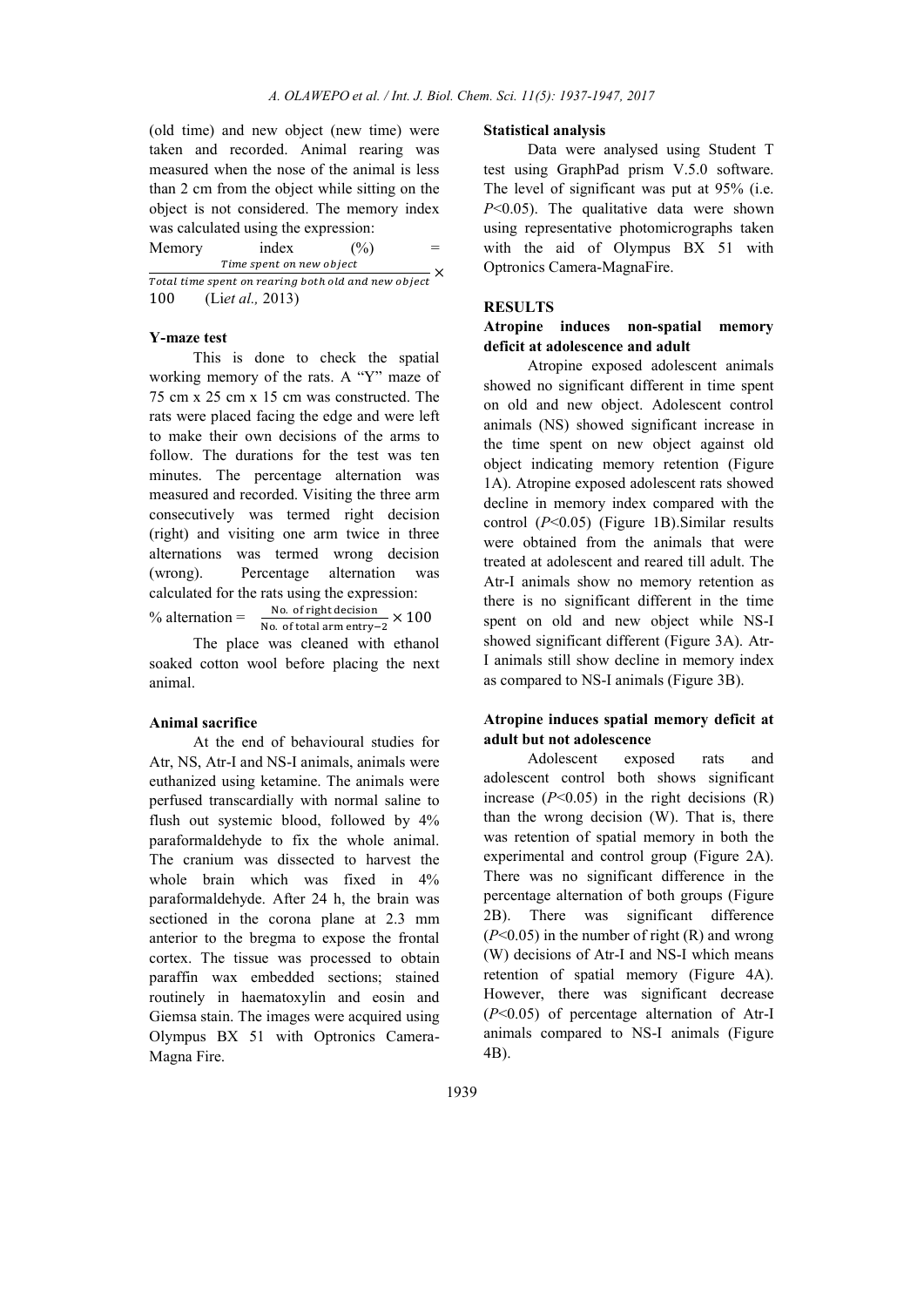#### Neurohistology

Atropine exposed adolescent animals showed vacuolations and neutropils changes in the granular cell layer which were absent in the control as evident from the H&E slide (Figure 5). Cells of atropine exposed adolescent animals were deeply stained by the Geimsa stain which are highly suggestive of nuclear fragmentation signalling apoptosis compared with the control slides in which the nuclei were not deeply stained (Figure 6). There are numerous glia cells in the atropine

exposed adolescent rats compared with the controls. Frontal cortex slides of animals reared till adult showed no remarkable difference between the atropine exposed and unexposed ones (Atr-I and NS-I) as demonstrated from the H&E stained slides (Figure 7). Giemsa stain slides shows that atropine exposed rats reared till adulthood (Atr-I) have higher number cells death compared with the normal adult controls (NS-I) (Figure 8).



Figure 1: 1A: Comparing the time spent on old object  $(O)$  and new object  $(N)$  by rats that were given 100 mg/kg body weight of atropine at adolescent (Atr) and rats given 10 ml/kg body weight of normal saline at adolescent (NS) during the NOR test. 1B: Comparing the memory index between rats that were given 100 mg/kg body weight of atropine at adolescent (Atr) and rats given 10 ml/kg body weight of normal saline at adolescent (NS) during the NOR test (ITI of 1hour). The graph 1A shows that there is no statistical significant in the O and N time of Atr group but there is statistical significant in the O and N time of NS (\**P*<0.05), the graph 1B shows that there is statistical significant reduction in the memory index of Atr compared with NS (\**P*<0.05)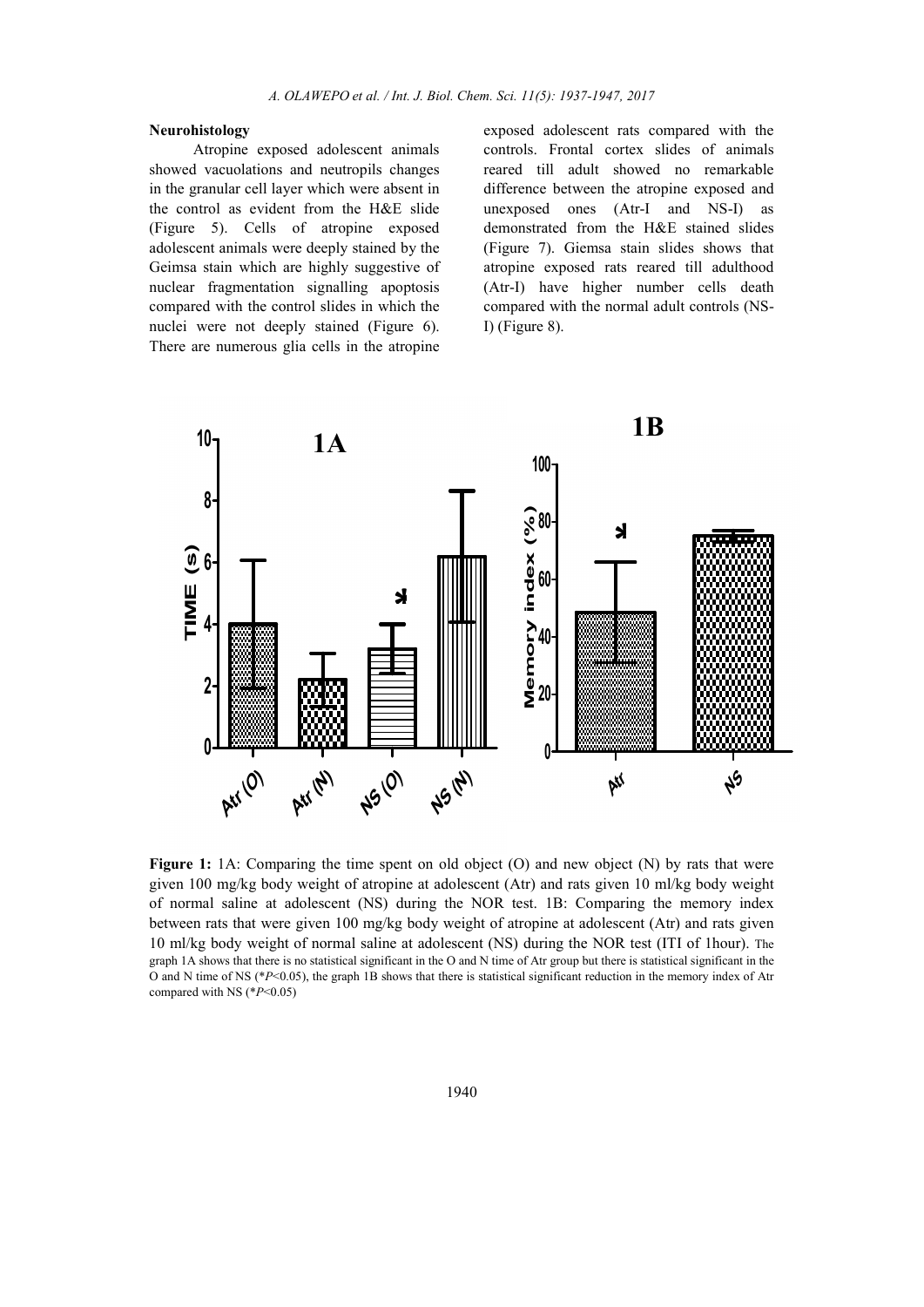

Figure 2: 2A: Comparing the number of right (R) and wrong (W) decisions made by the rats that were given 100 mg/kg body weight of atropine at adolescent (Atr) and rats given 10 ml/kg body weight of normal saline at adolescent (NS) during the 'Y' maze test for 10 mins. 2B: Comparing the percentage alternation of rats that were given 100 mg/kg body weight of atropine at adolescent (Atr) and rats given 10 ml/kg body weight of normal saline at adolescent (NS) during the 'Y' maze test for 10 mins. The graph 1A shows statistical significant reduction of W and R of both groups of animals; the graph 2B shows no statistical significant difference in the % alternation of the groups.



Figure 3: 3A: Comparing the time spent on old object (O) and new object (N) by rats that were given 100 mg/kg body weight of atropine at adolescent, reared till adult (Atr-I) and rats given 10 ml/kg body weight of normal saline at adolescent, reared till adult (NS-I) during the NOR test (ITI of 1hour). 3B: Comparing the memory index between rats that were given 100 mg/kg body weight of atropine at adolescent, reared till adult (Atr-I) and rats given 10 ml/kg body weight of normal saline at adolescent reared till adult (NS-I) during the NOR test (ITI of 1hour). The graph 3A shows statistical reduction in the time of O vs N of NS-I animals \**P*<0.05., the graph 3B shows statistical reduction in the memory index of Atr-I animals than NS-I \**P*<0.05.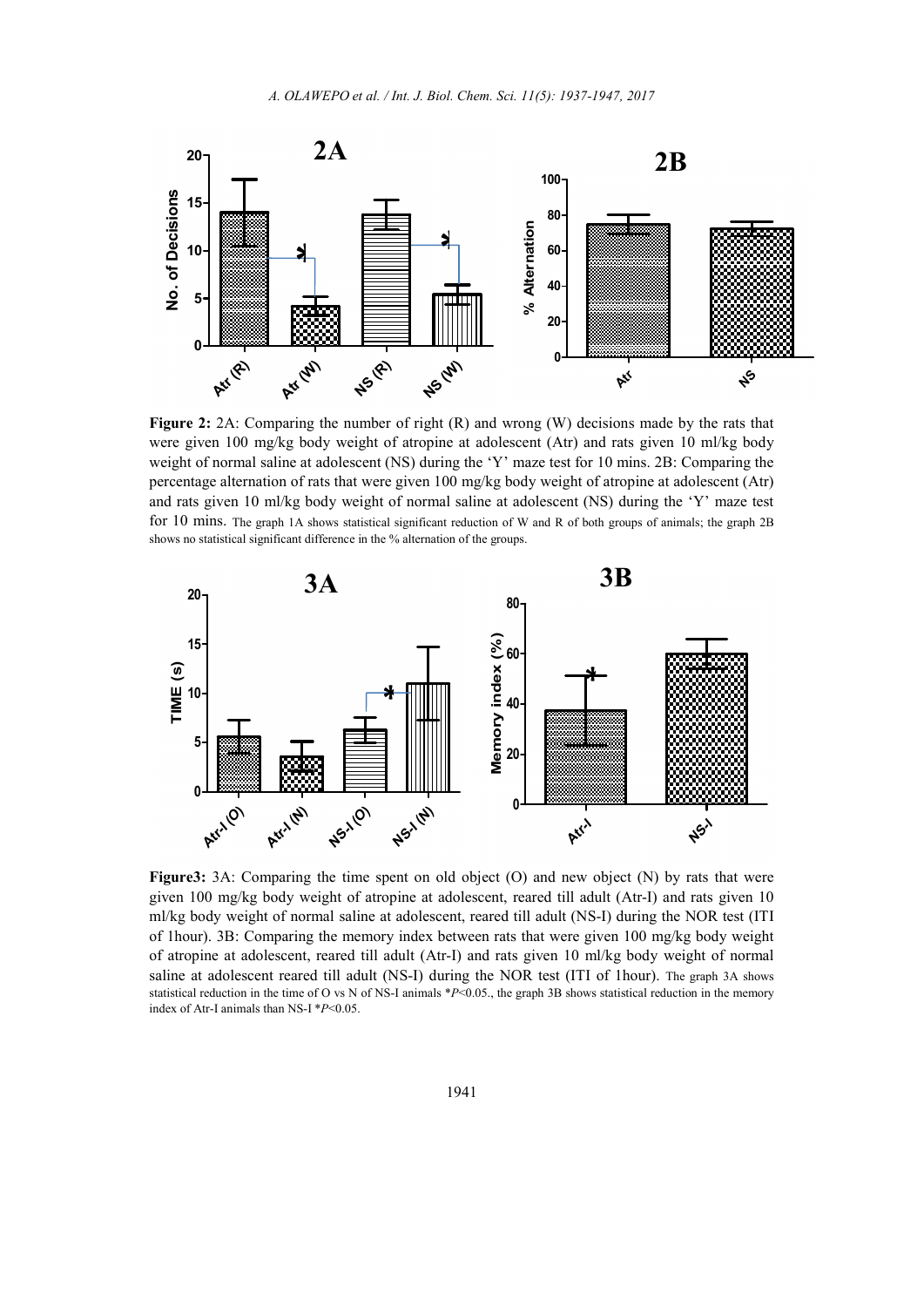

Figure:4: 4A: Comparing the No. of right (R) and wrong (W) decisions made by rats that were given 100 mg/kg body weight of atropine at adolescent, reared till adult (Atr-I) and rats given 10 ml/kg body weight of normal saline at adolescent, reared till adult (NS-I) during the 'Y' maze test for 10 mins. 4B: Comparing the percentage alternation of rats that were given 100 mg/kg body weight of atropine at adolescent, reared till adult (Atr-I) and rats given 10 ml/kg body weight of normal saline at adolescent, reared till adult (NS-I) during the 'Y' maze test for 10 mins. The graph 4A shows statistical significant difference of R and W of both groups (*P*<0.05); the graph 4B shows statistical significant reduction of % alternation of Atr-I to NS-I \**P*<0.05.



NS (x100)

Figure 5: Photomicrograph of frontal cortex of Atr and NS. H&E. x100, x1000. (ML- molecular layer; GL- granular layer; EPL- external pyramidal layer). Atr shows more of vacuolations than the NS group at low power view. Pyramidal cells structure has been altered at high power view (x1000) compared with the NS.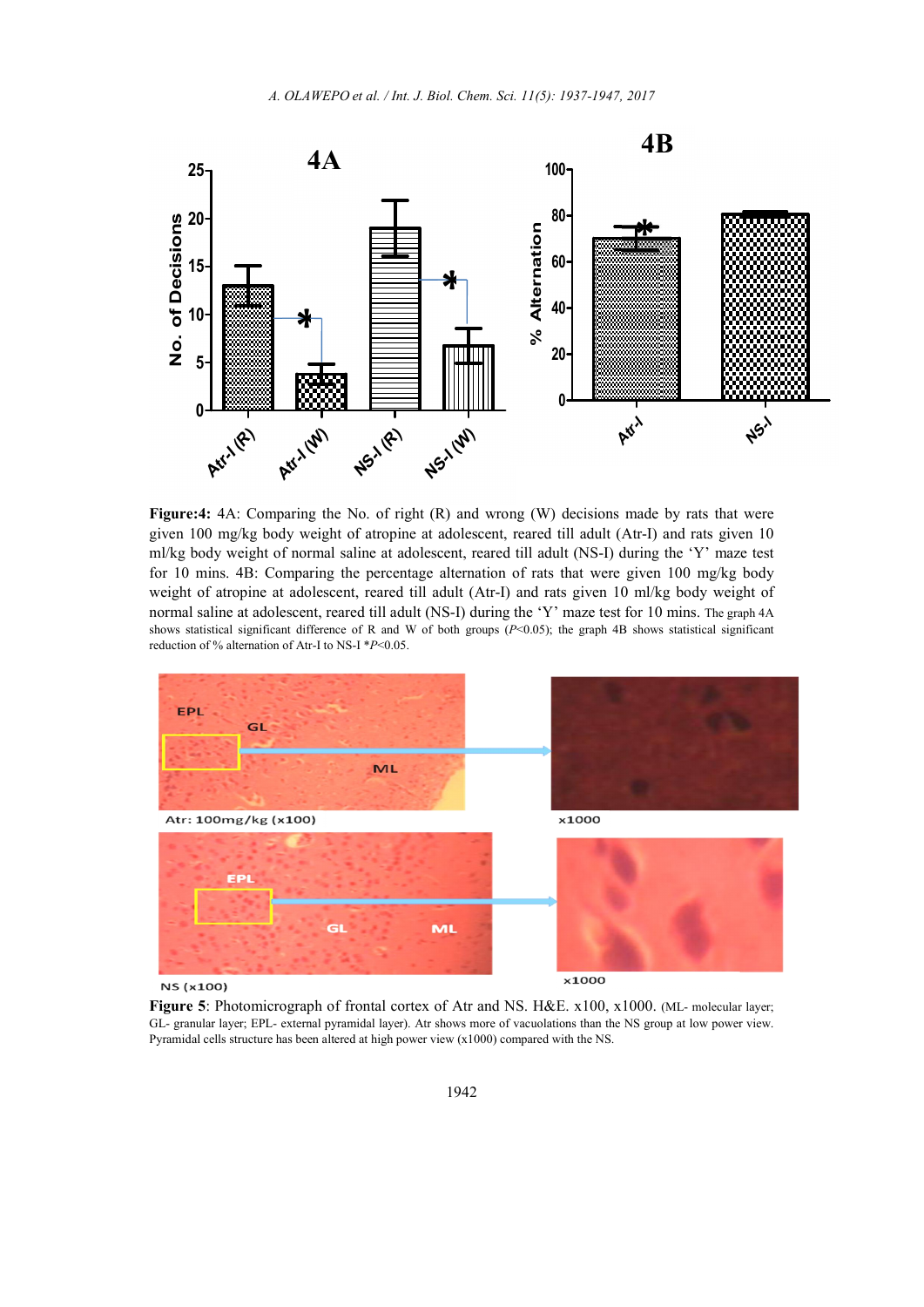*A. OLAWEPO et al. / Int. J. Biol. Chem. Sci. 11(5): 1937-1947, 2017*



Figure 6: Photomicrograph of frontal cortex of Atr and NS rats. Geimsa stain. x100, x1000. (ML- molecular layer; GL- granular layer; EPL- external pyramidal layer). The nucleus of Atr is deeply stained by the Geimsa stain indicating nuclear fragmentation which is a pointer to apoptosis compared to NS slides which the nucleus is not deeply stained by the stain.



EPL- external pyramidal layer, ML- molecular layer). The slides show no remarkable difference from each other indicating that at adult no permanent alteration to the brain has been made.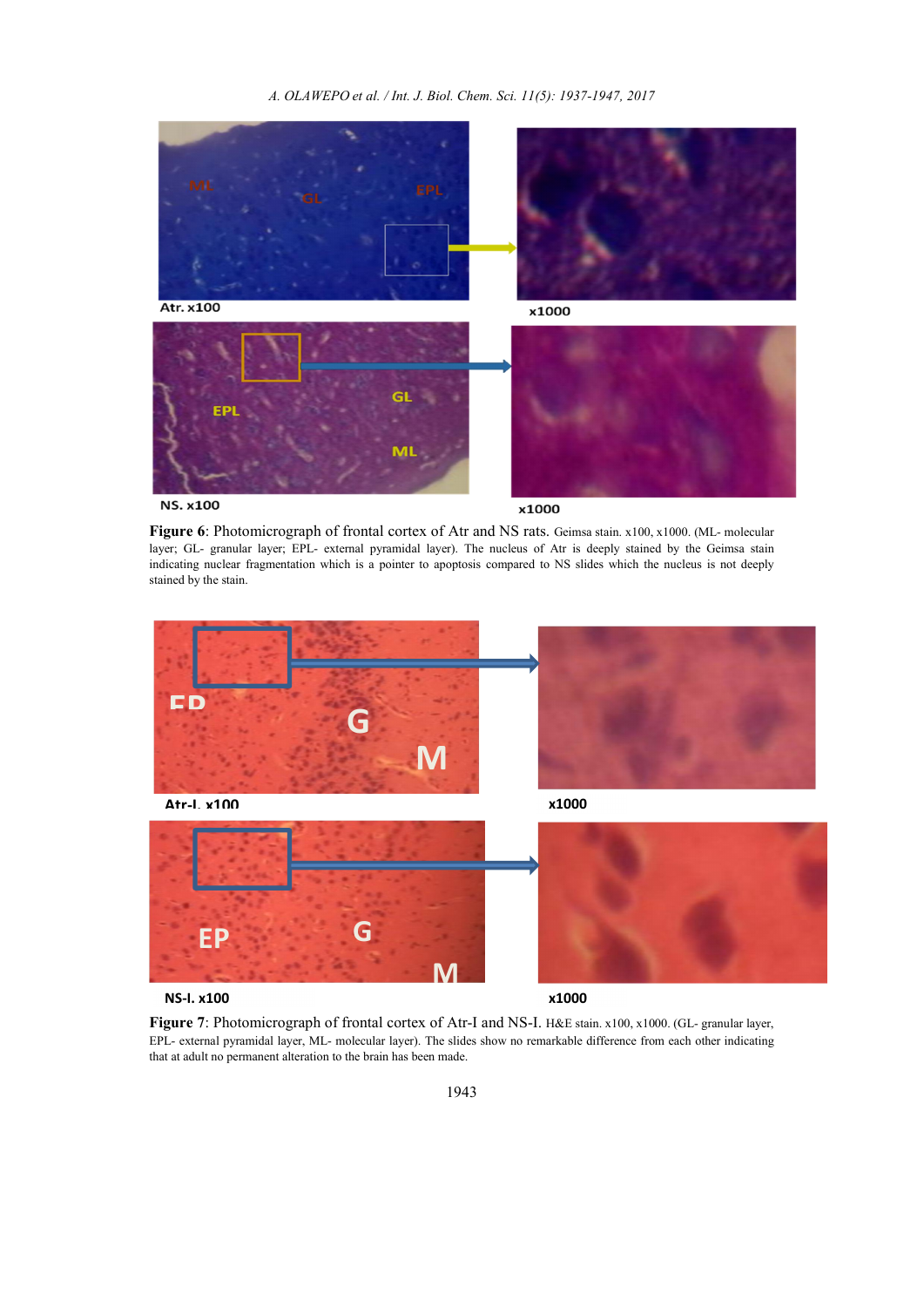

Atr-I. x100



**NS-I. x100** 

x1000

Figure 8:Photomicrograph of frontal cortex of Atr-I and NS-I. Geimsa stain. x100, x1000. (GL- granular layer, EPL- external pyramidal layer, ML- molecular layer). There are no major differences in the figure, but some cell in Atr-I still stain deeply with the stain showing apoptotic cell death.

### DISCUSSION

Tropane is believed to alter neurogenesis (Joels et al., 2004; Joosen, 2009), but little knowledge is known as to the mechanisms of it actions. However, it was thought to exert its activities by either involved in the destruction of the neural precursor cells thus limiting their survival rate. Atropine have been shown to have affinity for rapidly dividing cells (Chia-hua et al., 2007, 2008; Shiu et al., 2007; Li et al., 2009; Lingmei et al., 2010, 2011; Xia et. al., 2011; Xia et al., 2012), and has it is being widely used in China as herbal chemotherapy. There are claims that atropine destroys the neural precursor cells, there by altering the postnatal neurogenesis which leads to decline in memory often seen at adolescent with its

attendant effects in adult life resulting in memory deficiencies and altered development of the brain. The findings of the study show that memory test conducted on adolescent rats when atropine was administered demonstrated deficit in cognition, particularly recognition memory in animals as compared with the control from the NOR result. The findings of the present study were strengthened from the earlier reports of Joels et al. (2004) and Joosen et al. (2009) that show that atropine impairs learning abilities and neurodegeneration. However, the spatial memory was not affected in the treated animal when compared with those of the control. It is an indication that spatial memory processing is different from temporal working memory. This is often reported in victims of atropine poisoning that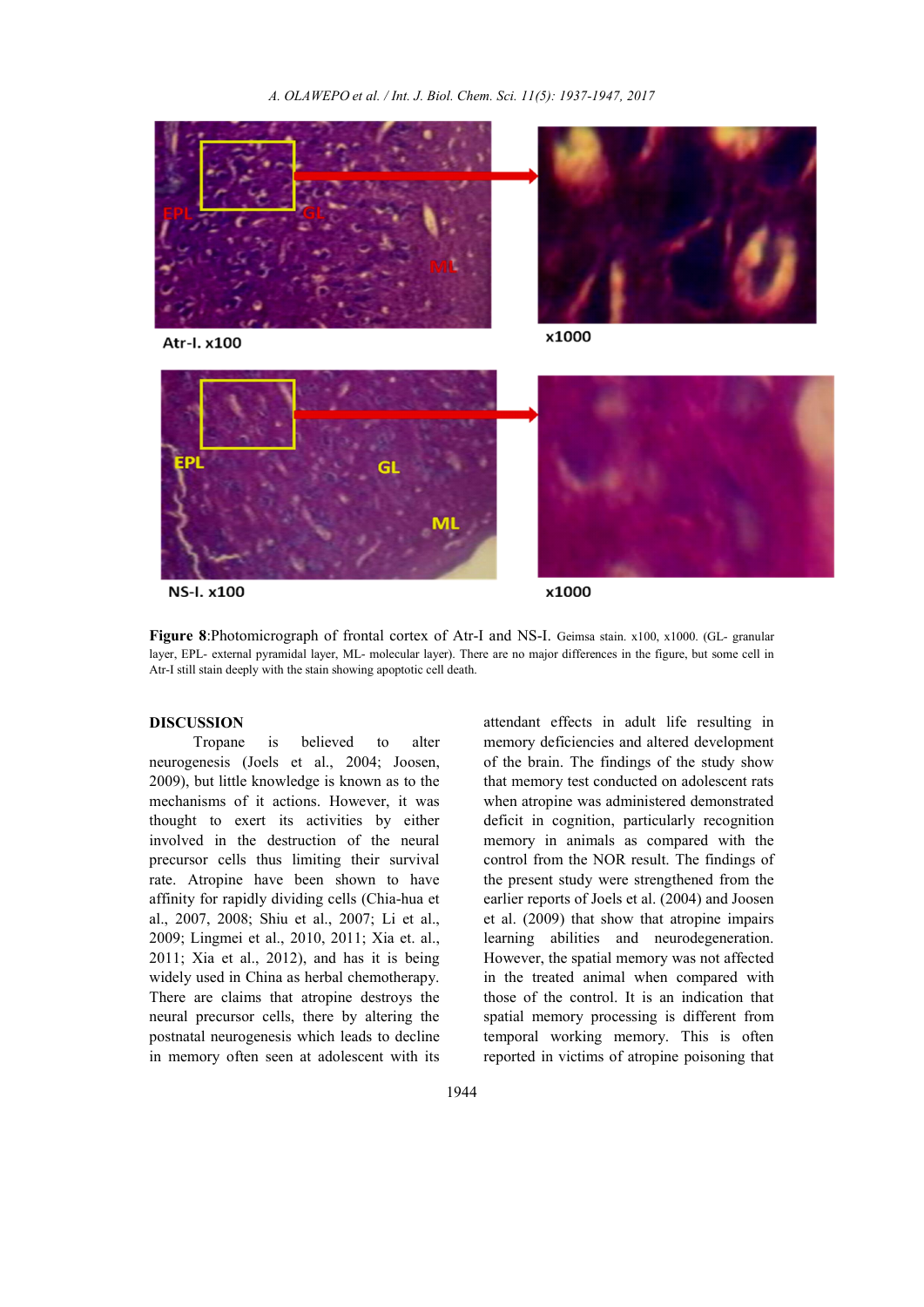are shown to still have the ability to remember places where they have been, but have anterograde amnesia following the poisoning (Henry, 1949; Holzman, 1998).

The deficit in cognition particularly recognition memory seen in the adulthood indicates that altered brain function at adolescent has a profound effect on the function of adult brain. The findings of this study was strengthened by the earlier reports of Nestle and Malenka (2004); Giedd (2004); and Winters (2008) that shows that drug abuse in adolescent enhances progression of neurodegenerative disorders at adulthood. Earlier reports show that drugs affect adult brain function when exposed during adolescence (DiazHeijtz et al., 2003, Robinson and Kolb 2004; Frost et al., 2010). Memory loss is one of early symptoms of neurodegenerative diseases (Schneider et al., 2007; Langa et al., 2004), even though, variety of disorders are caused by different drugs through different or similar pathophysiology. The observed memory loss seen in the animals reared till adult (Atr-I) following atropine administration at adolescent pose a greater risk to the development of neurodegenerative disease at adulthood. The affectation of spatial memory at the adult stage in the atropine treated group compared with the control group as seen in the 'Y' maze result are clear indications of atropine long lasting effect on the brain. These observations were similar to earlier studies of drug abuse effects on spatial memories in animals (Spear 2002; Brown et al., 2000; Squeglia et al., 2009).

The histological findings from the experiment following atropine administration demonstrated neural cell death as evidenced by increase nuclear fragmentation in the frontal cortex. The present findings were strengthened by report of Rosenkranz and Wink (2008) in which the molecular pathway was identified through which various drugs of abused excite their activities. Neurohistological study of the adult frontal cortex shows that the frontal cortex shows evidences of altered cortical development. It must be noted that alteration in cortical neurogenesis predisposed to neuropsychiatry disorders later in life (Shors, 2001; Oomen et al., 2009).

#### Conclusion

Atropine exposure at adolescence induces cognitive deficit and neural cell death at adolescence. This also leads to adult cognitive deficit with signs of neurodegeneration. Atropine exposure at adolescent predispose to progression of neurodegenerative diseases at adulthood.

#### COMPETING INTERESTS

The authors declare that there are no competing interests.

### AUTHORS' CONTRIBUTIONS

AO and AOI designed the protocol. AOI acquired and analysed data. AO, AOI, MSA, OJO and LAO executed laboratory and bench work. All were involved in preparation of the manuscript.

# ACKNOWLEDGEMENTS

The authors acknowledge Adeniyi Philip for providing the behavioural test protocol.

# **REFERENCES**

- Abubakar MG, Suleiman UZ, Frank AS, Ukwani AN. 2010. Hallucinogenic effects of aqueous seeds extract of *Datura metel* in rats. *The Internet Journal of Pharmacology*, 9(1): 8143.
- Albert D, Steinberg L. 2011. Judgement and decision making in adolescent. *Journal of Research on Adolescent*, 21(2): 211- 224.
- Brown SA, Tapert SF, Granholm E, Delis DC. (2000) Neurocognitive functioning of adolescents: Effects of protracted alcohol use*. Alcoholism: Clinical and Experimental Research*, 2(42): 164-171.
- Casey BJ, Getz S, Galvan A. 2008. The adolescent brain. *Development Review*,  $28(1)$ : 62-77.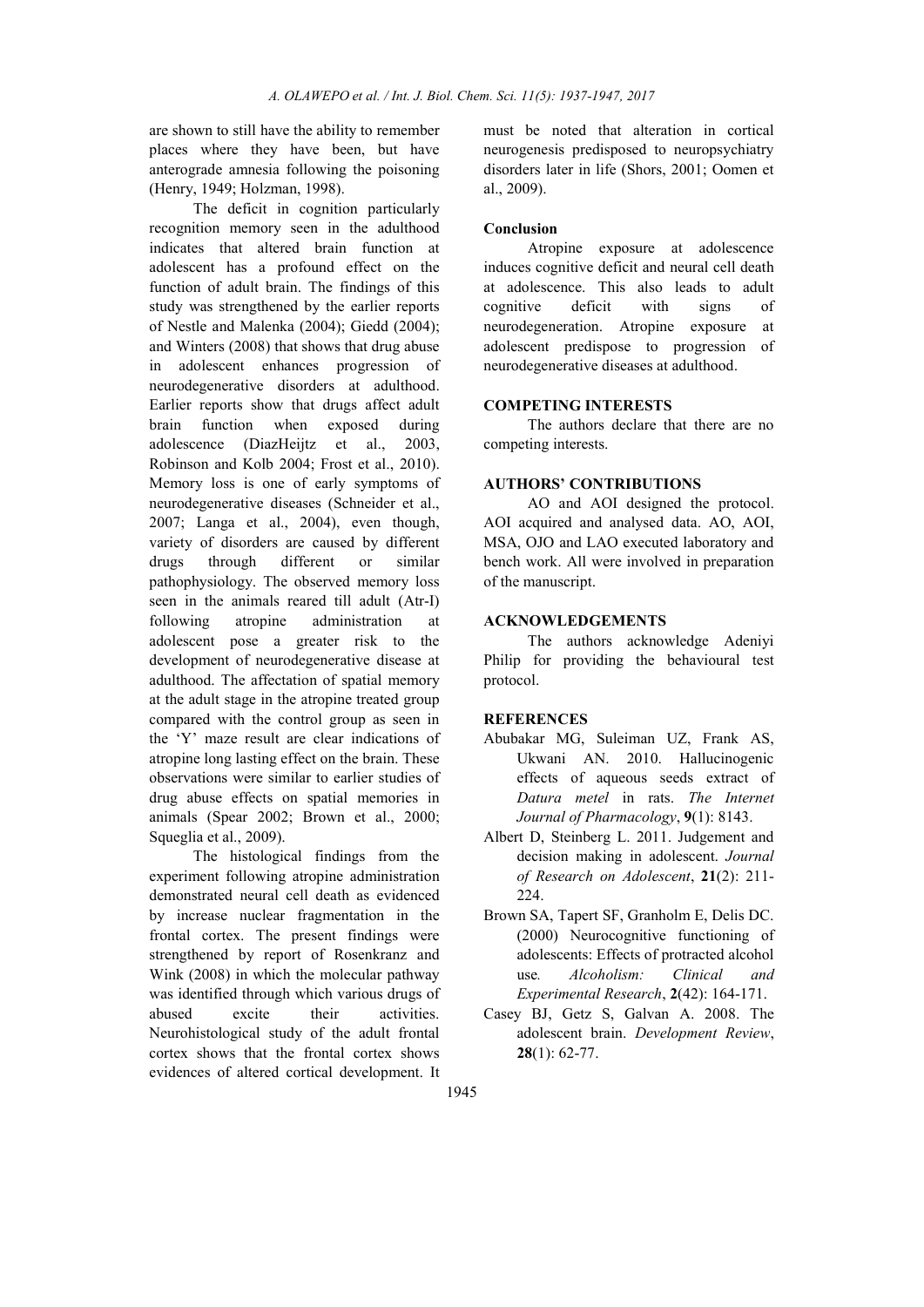- Chambers RA, Potenza MN. 2003. Neurodevelopment, impulsivity, and adolescent gambling. *J. Gambl Stud.*, 19(1): 53–84.
- Chia-Hua L, Li-Yeng S, Li-Ching C, Hamm-Ming S, Eing-Mei T, Kou-Wha K. 2008. Solamargine enhances HER2 expression and increases the susceptibility of human lung cancer H661 and H69 cells to trastuzumab and epirubicin. *Chem. Res. Toxicol*., 21(2): 393-399.
- Chia-Hua L, Li-Yeng S, Li-Ching C, Hamm-Ming S, Kou-Wha K. 2007. Solamargine upregulation of Fas, downregulation of HER2, and enhancement of cytotoxicity using epirubicin in NSCLC cells. *Mol. Nutr. Food Res*., 51(8): 999-1005.
- Christie D, Viner R. 2005. Adolescent development. *BMJ*., 330(7486): 301-304
- Dahl RE. 2004. Adolescent brain development: a period of vulnerabilities and opportunities. Keynote address. *Ann N Y Acad Sci.*, 1021: 1-22.
- Damilare AA, Tijani AA, Ghazal OK. 2010. Some effects of the aqueous leaf extract of *Datura metel* on the frontal cortex of adult Wistar rats. *European Journal of Anatomy*, 14(2): 83-89.
- Diaz Heijtz R, Kolb B, Forssberg H. 2003. Can a therapeutic dose of amphetamine during pre-adolescence modify the pattern of synaptic organization in the brain? *Eur J. Neurosci.,* 18: 3394–3399.
- Frost DO, Page SC, Carroll C, Kolb B. 2010. Early exposure to haloperidol or olanzapine induces long-term alterations of dendritic form. *Synapse,* 64: 191–199.
- Giedd JN, Blumenthal J, Jeffries NO, Castellanos FX, Liu H, Zijdenbos A, Rapoport JL. 1991. Brain development during childhood and adolescence: a longitudinal MRI study. *Nature Neuroscience*, 2(10): 861-863.
- Giedd JN. 2004. Structural magnetic resonance imaging of the adolescent brain. *Ann NY Acad Sci*., 1021: 77–85.
- Griffin WJ, Lin GD. 2000. Chemotaxonomy and geographical distribution of tropane alkaloids. *Phytochemistry*, 53:623-637.
- Henry TA. 1949. The tropane alkaloids. In *The Plant Alkaloids.* Ed. Henry TA, JA Churchill Ltd: London; 69–118.
- Holzman RS. 1998. The legacy of Atropos, the fate who cut the thread of life. *Anaesthesiology*, 89(1): 241-249.
- Innocenti GM. 1995. Exuberant development of connections and its possible permissive role in cortical evolution. *Trends Neurosci*., 18: 397-402.
- Ishola AO, Adeniyi PA. 2013. Retarded hippocampal development following prenatal exposure to ethanolic leaf extract of *Datura metel* leaves in Wistar rats. *Nig. Med. J*; 54 (6): 413-416.
- Joels M, Karst H, Alfarez D, Heine VM, Qin Y, Van Riel E, Verkuyl M, Lucassen, PJ, Krugers HJ. 2004. Effects of chronic stress on structure and cell function in rat hippocampus and hypothalamus. *Stress*, 7: 221-231.
- Johnson SC, Baxter LC, Wilder LS, Pipe JG, Heiserman JE, Prigatano GP. 2002. Neural correlates of self-reflection. *Brain*, 125: 1808-1814.
- Joosen MJ, Jousma E, Van Den Boom TM, Kuijpers WC, Smit AB, Lucassen PJ, Van Helden HP. 2009. Long-term cognitive deficits accompanied by reduced neurogenesis after soman poisoning. *Journal of Neurotoxicology*, 30: 72-80.
- Langa KM, Foster NL, Larson EB. 2004. Mixed dementia: emerging concepts and therapeutic implications. *JAMA*, 292: 2901-2908.
- Li YS, Chia HL, Li CC, Hamm MS, Eing MT, Kou WK. 2009. Solamargine induces apoptosis and enhances susceptibility to trastuzumab and epirubicin in breast cancer cells with low or high expression levels of HER2/neu. *Biosci*. *Rep*., 29(1): 35-45.
- Lingmei S, Ying Z, Xia L, Huiqing Y, Aixia, C, Hongxiang, L. 2010. A lysosomalmitochondria death pathway is induced by solamargine in human K562 leukemia cells. *Toxicol*. *In Vitro*, 24(6): 1504- 1511.

1946